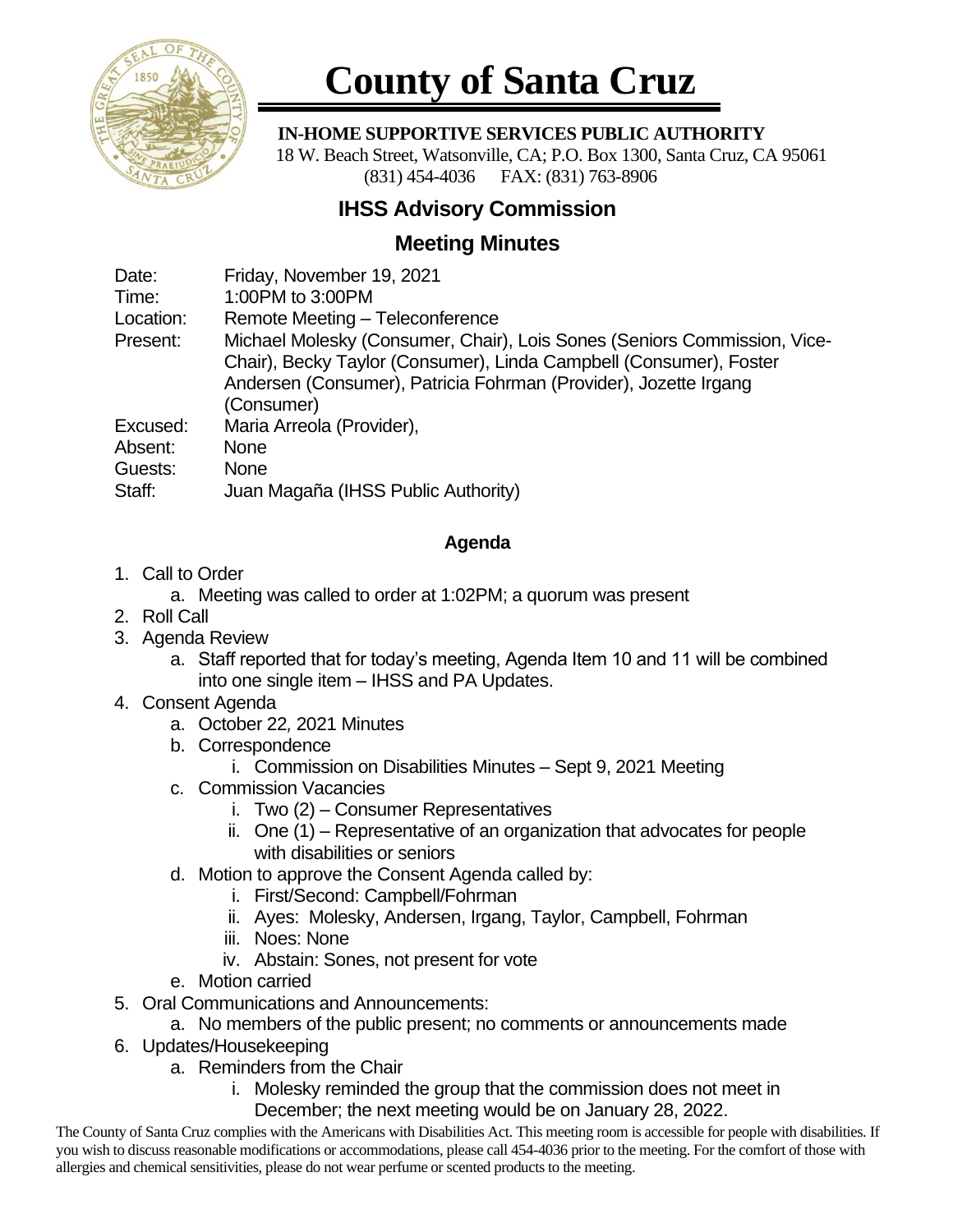- b. Topics & Speakers
	- i. This item was not discussed
- 7. IHSS Advisory Commission Meeting Location (AB 361)
	- a. The commission reviewed the AB 361 findings and determined the need to continue holding meetings remotely.
	- b. Motion to approve the AB 361 findings and hold the next IHSS Advisory Commission meeting remotely was called by:
		- i. First/Second: Andersen/Taylor
		- ii. Ayes: Molesky, Sones, Irgang, Campbell, Fohrman, Andersen, Taylor
		- iii. Noes: None
		- iv. Abstain: None
	- c. Motion carried
	- d. Staff reported that at last month's meeting, staff was tasked to provide options to the commission for a hybrid video/teleconference. Staff advised that staff was not able to gather sufficient information for this but will plan on providing a report to the commission at the January 28, 2022 meeting.
		- i. Sones inquired if it was possible to use her Zoom account to conduct the IHSS Advisory Commission meeting – Staff responded that he would research this and provide an update at the next meeting.
- 8. 2022 IHSS Advisory Commission Meeting Schedule
	- a. The draft 2022 IHSS Advisory Commission meeting schedule was included in the meeting packet.
	- b. Staff informed that the meeting schedule follows the currently schedule as listed on the commission's by-laws, the fourth Friday of the month, with no meeting in July or December. However, the fourth Friday in November 2022 falls on a county holiday and as a result, the November meeting will take place on the third Friday on November 18, 2022. The meeting location is noted as "to be announced" due to the ongoing COVID-19 pandemic.
	- c. Motion to approve the 2022 IHSS Advisory Commission meeting schedule called by:
		- i. First/Second: Sones/Irgang
		- ii. Ayes: Molesky, Campbell, Andersen, Taylor, Fohrman, Sones, Irgang
		- iii. Noes: None
		- iv. Abstain: None
	- d. Motion carried
- 9. Biennial Report/Future Goals
	- a. A draft of the 2022 IHSS Advisory Commission biennial report was provided with the meeting packet.
	- b. The commission reviewed the draft report provided input on the changes to be made.
	- c. The commission discussed its accomplishments for 2020-2021 and its goals and recommendations for 2022-2023.
	- d. Staff informed that the biennial report is due to the Board of Supervisors on or before January 31, 2022; the input received would be incorporated to the draft 2022 biennial report; upon completion the draft report would be sent to all commissioners for review and feedback with the goal of having a final draft ready for review and approval at the January 28, 2022 meeting.
- 10/11. IHSS Program and Public Authority Updates
	- a. Staff provided the following Updates:
		- i. Provider Recruitment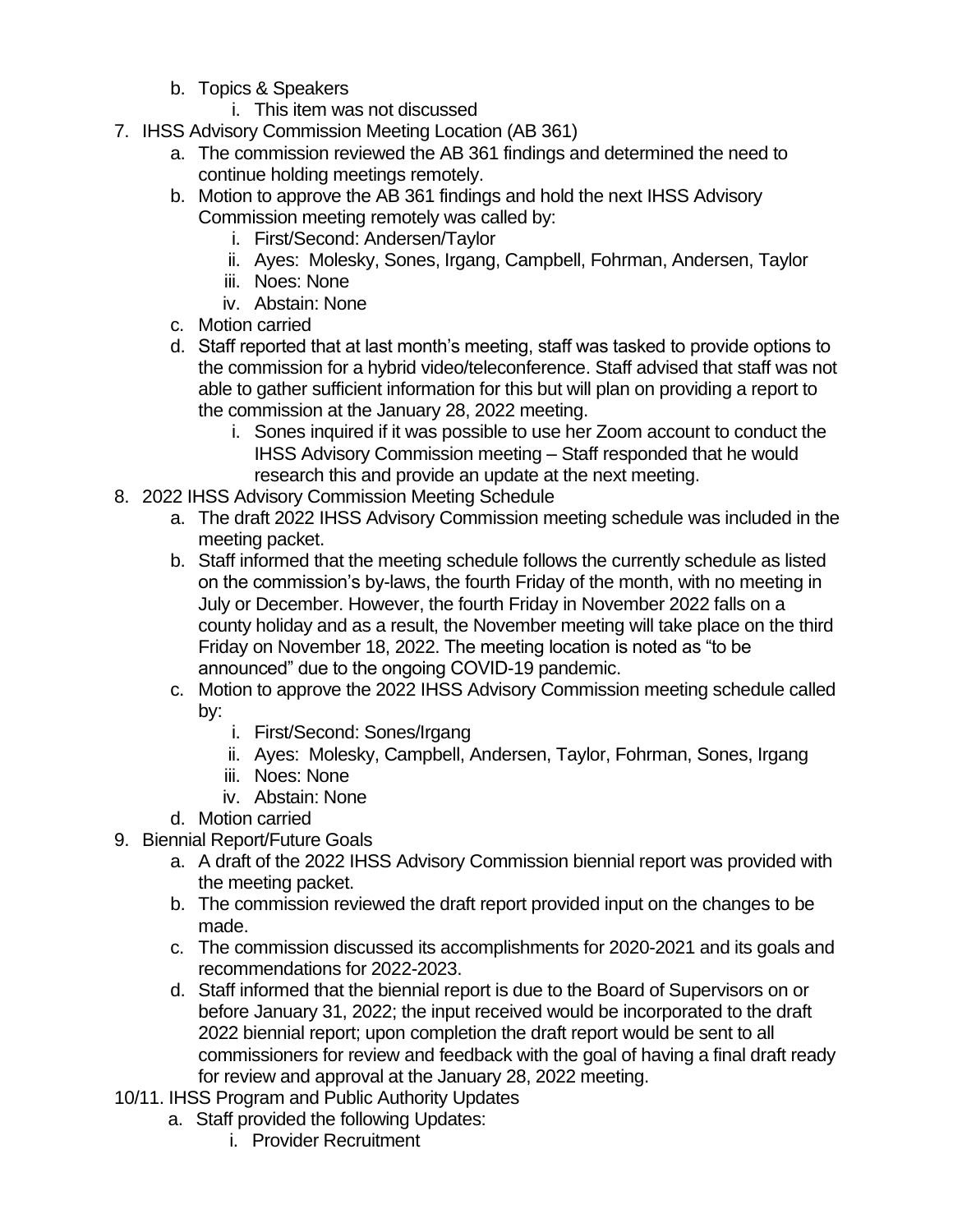- 1. Most of our outreach efforts in the past have focused on recruiting individuals who are not yet providers. Given the current labor shortages, we're hopeful that recruiting individuals who are already enrolled as providers to join the registry will be more successful.
- 2. We worked with our Business Analytics team to develop a new report that identifies all active providers who are not linked to a recipient as their spouse, parent, or other family member, and are working less than 66 hours/workweek on average.
- 3. This report also includes the provider's address and the address of all recipients they are currently working for, which will allow for targeted geographic outreach.
- 4. With current staffing, we've had to put most of our planned recruitment activities on hold but will be able to resume outreach and recruitment as soon as we have extra help on board and trained.
- 5. We are also working with our Information and Technology team to get our registry application online. It is currently only available in hard copy but we're hoping to create something similar online registry applications used by neighboring counties
- ii. Sound Amplifies for Home Visits
	- 1. We recently purchased sound amplifiers to be used for visits with recipients who are hard of hearing. These are available for PA and IHSS to use in the field.
- iii. Provider and Recipient Address & Phone Number Changes
	- 1. Providers can now update their phone number and address using the Electronic Services Portal and no longer need to submit the SOC 840 if they have access to the Portal.
	- 2. Recipients can also use the Portal to update their phone number. A SOC 840 or SW verification at a home visit is still required to update their address since address changes may affect service authorization.
	- 3. We have recently made a change with the processing of the Recipient Designation of Provider, form SOC 426As. Staff are no longer verifying that the phone number matches CMIPS exactly. This was one of the most common reasons we had to return 426As so we're hoping this change will avoid unnecessary delays in linking providers.
- iv. IHSS Self Attestation
	- 1. The option for clients to self-attest on the reassessment and intake paperwork formally ended on 9/30. We advocated through all of our available channels for self-attestation to continue for phone reassessments, but that request was denied.
	- 2. Moving forward, self-attestation is only allowable if the client or someone in the home is infected with COVID-19, is symptomatic, or has been exposed to COVID-19 in the two weeks prior to the assessment.
- v. Health Care Certification Form (SOC 873)